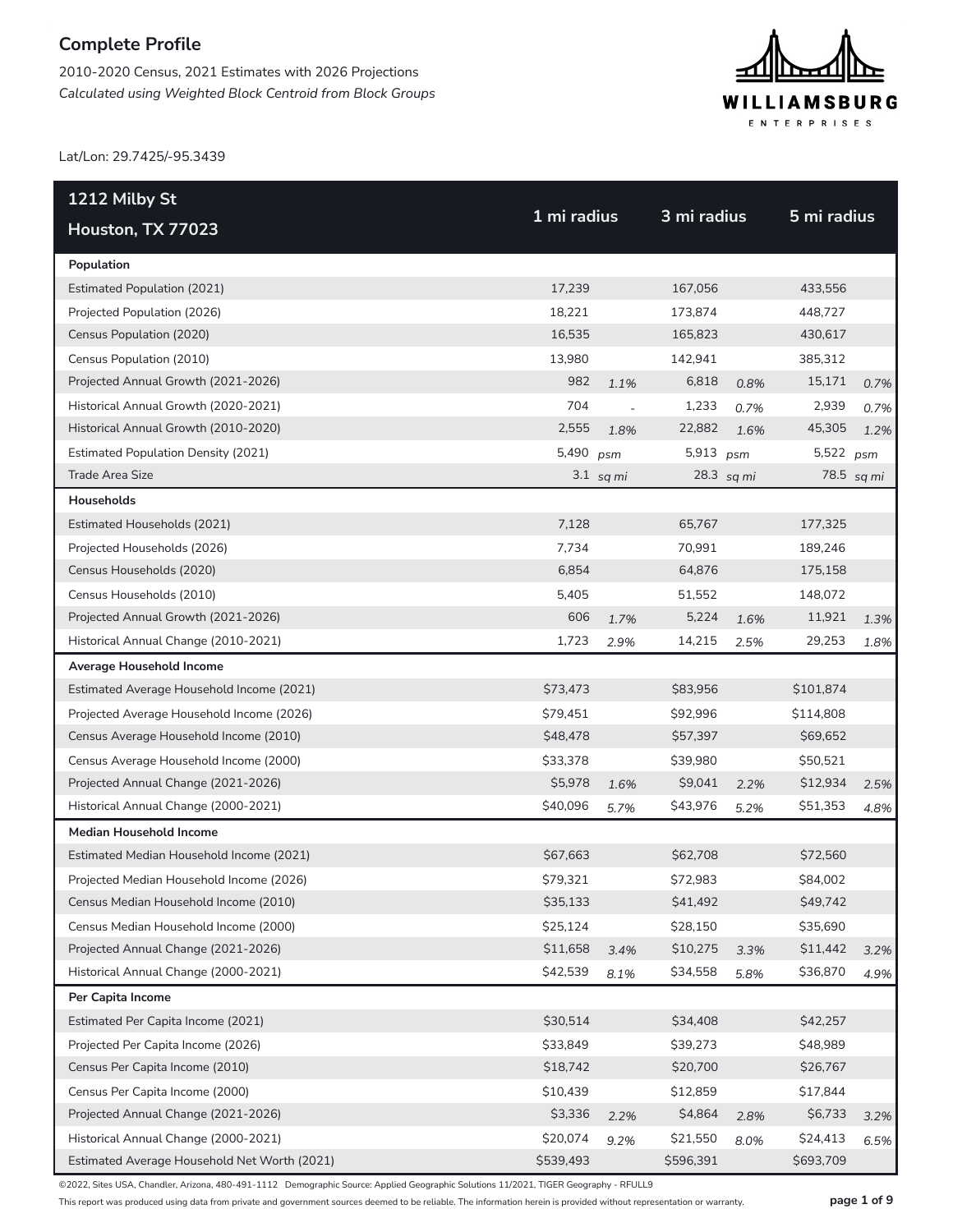2010-2020 Census, 2021 Estimates with 2026 Projections *Calculated using Weighted Block Centroid from Block Groups*



Lat/Lon: 29.7425/-95.3439

| <u>121</u> 2 Milby St                         | 1 mi radius  |             |               | 3 mi radius |               |             |
|-----------------------------------------------|--------------|-------------|---------------|-------------|---------------|-------------|
| Houston, TX 77023                             |              |             |               |             | 5 mi radius   |             |
| <b>Race and Ethnicity</b>                     |              |             |               |             |               |             |
| Total Population (2021)                       | 17,239       |             | 167,056       |             | 433,556       |             |
| White (2021)                                  | 4,948        | 28.7%       | 44,445        | 26.6%       | 138,393 31.9% |             |
| Black or African American (2021)              |              | 4,067 23.6% | 48,957 29.3%  |             | 101,678 23.5% |             |
| American Indian or Alaska Native (2021)       | 241          | 1.4%        | 1,696         | 1.0%        | 4,349         | 1.0%        |
| Asian (2021)                                  | 555          | 3.2%        | 15,923        | 9.5%        | 33,337        | 7.7%        |
| Hawaiian or Pacific Islander (2021)           | 14           | $\sim$      | 148           |             | 263           |             |
| Other Race (2021)                             | 3,290        | 19.1%       | 27,536 16.5%  |             | 76,751 17.7%  |             |
| Two or More Races (2021)                      | 4,124        | 23.9%       | 28,351 17.0%  |             | 78,785        | 18.2%       |
| Population < 18 (2021)                        |              | 3,571 20.7% | 29,113 17.4%  |             | 83,440 19.2%  |             |
| White Not Hispanic                            | 225          | 6.3%        | 1,877         | 6.4%        |               | 8,385 10.0% |
| <b>Black or African American</b>              |              | 982 27.5%   |               | 8,492 29.2% | 19,481 23.3%  |             |
| Asian                                         | 65           | 1.8%        | 553           | 1.9%        | 2,537         | 3.0%        |
| Other Race Not Hispanic                       | 135          | 3.8%        | 1,153         | 4.0%        | 3,176         | 3.8%        |
| Hispanic                                      | 2,165        | 60.6%       | 17,037        | 58.5%       | 49,861 59.8%  |             |
| Not Hispanic or Latino Population (2021)      |              | 7,324 42.5% | 94,469 56.5%  |             | 232,754 53.7% |             |
| Not Hispanic White                            | 2,743        | 37.5%       | 28,321 30.0%  |             | 92,364        | 39.7%       |
| Not Hispanic Black or African American        |              | 3,563 48.6% | 46,119 48.8%  |             | 95,504 41.0%  |             |
| Not Hispanic American Indian or Alaska Native | 54           | 0.7%        | 322           | 0.3%        | 665           | 0.3%        |
| Not Hispanic Asian                            | 467          | 6.4%        | 15,310 16.2%  |             | 31,984 13.7%  |             |
| Not Hispanic Hawaiian or Pacific Islander     | 8            | 0.1%        | 103           | 0.1%        | 188           |             |
| Not Hispanic Other Race                       | 31           | 0.4%        | 589           | 0.6%        | 1,587         | 0.7%        |
| Not Hispanic Two or More Races                | 458          | 6.2%        | 3,705         | 3.9%        | 10,462        | 4.5%        |
| Hispanic or Latino Population (2021)          |              | 9,916 57.5% | 72,588 43.5%  |             | 200,802 46.3% |             |
| Hispanic White                                | 2,205        | 22.2%       | 16,124        | 22.2%       | 46,030        | 22.9%       |
| Hispanic Black or African American            | 504          | 5.1%        | 2,838         | 3.9%        | 6,174         | 3.1%        |
| Hispanic American Indian or Alaska Native     | 187          | 1.9%        | 1,374         | 1.9%        | 3,684         | 1.8%        |
| Hispanic Asian                                | 89           | 0.9%        | 613           | 0.8%        | 1,353         | 0.7%        |
| Hispanic Hawaiian or Pacific Islander         | 5            |             | 45            |             | 75            |             |
| Hispanic Other Race                           |              | 3,259 32.9% | 26,948        | 37.1%       | 75,163 37.4%  |             |
| Hispanic Two or More Races                    | 3,666        | 37.0%       | 24,645        | 34.0%       | 68,323        | 34.0%       |
| Not Hispanic or Latino Population (2020)      |              | 8,826 53.4% | 99,915 60.3%  |             | 247,985 57.6% |             |
| Hispanic or Latino Population (2020)          | 7,709        | 46.6%       | 65,908 39.7%  |             | 182,632 42.4% |             |
| Not Hispanic or Latino Population (2010)      |              | 5,896 42.2% | 78,493 54.9%  |             | 207,777 53.9% |             |
| Hispanic or Latino Population (2010)          | 8,084        | 57.8%       | 64,448 45.1%  |             | 177,535       | 46.1%       |
| Not Hispanic or Latino Population (2026)      |              | 8,120 44.6% | 100,021 57.5% |             | 245,489 54.7% |             |
| Hispanic or Latino Population (2026)          | 10,101 55.4% |             | 73,853 42.5%  |             | 203,238       | 45.3%       |
| Projected Annual Growth (2021-2026)           | 185          | 0.4%        | 1,266         | 0.3%        | 2,436         | 0.2%        |
| Historical Annual Growth (2010-2020)          | $-375$       | $-0.5%$     | 1,460         | 0.2%        | 5,097         | 0.3%        |

©2022, Sites USA, Chandler, Arizona, 480-491-1112 Demographic Source: Applied Geographic Solutions 11/2021, TIGER Geography - RFULL9

This report was produced using data from private and government sources deemed to be reliable. The information herein is provided without representation or warranty. **page 2 of 9**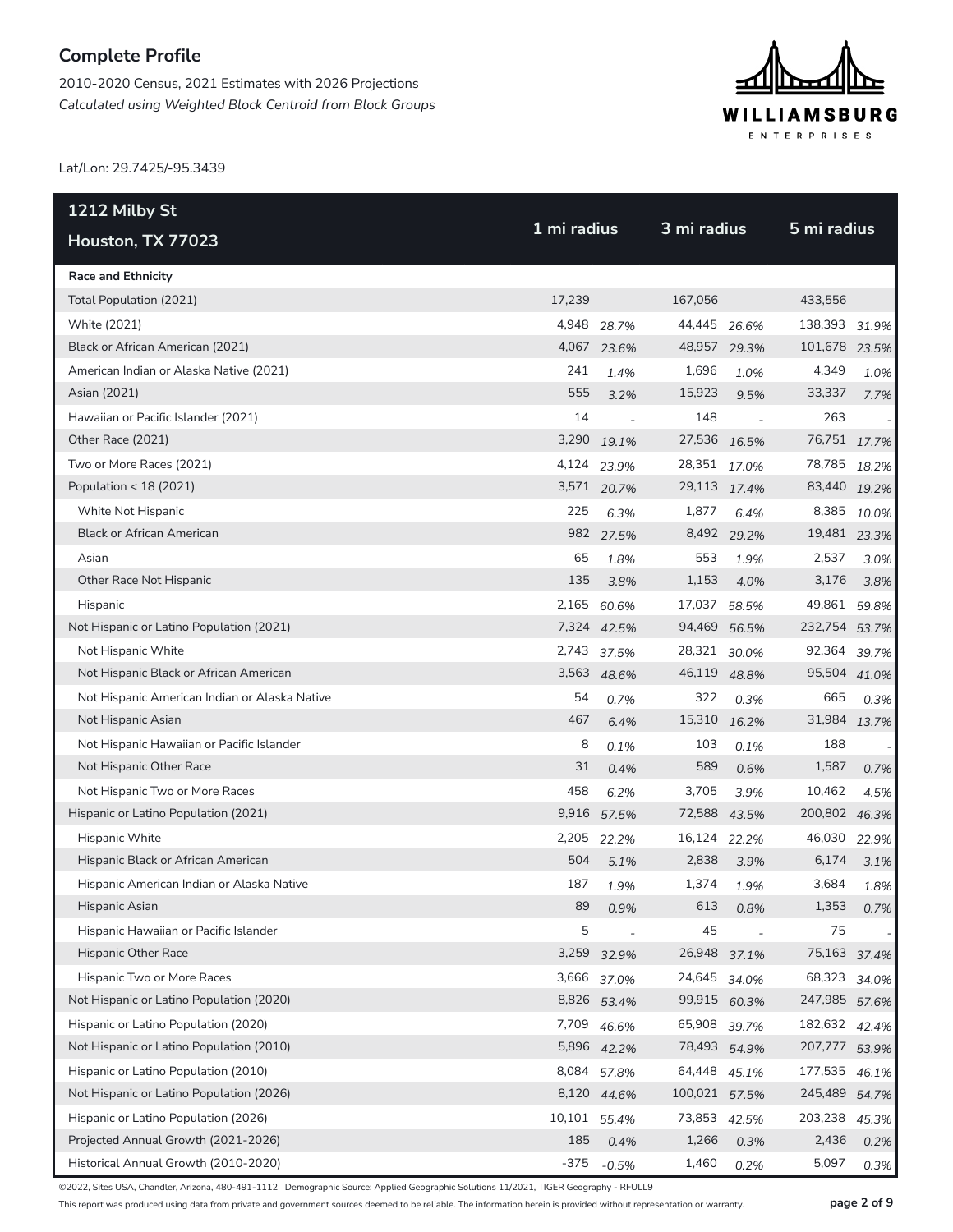2010-2020 Census, 2021 Estimates with 2026 Projections *Calculated using Weighted Block Centroid from Block Groups*



Lat/Lon: 29.7425/-95.3439

| 1212 Milby St                                                 | 1 mi radius  |             | 3 mi radius   |            |               |      |
|---------------------------------------------------------------|--------------|-------------|---------------|------------|---------------|------|
| Houston, TX 77023                                             |              |             |               |            | 5 mi radius   |      |
| <b>Total Age Distribution (2021)</b>                          |              |             |               |            |               |      |
| <b>Total Population</b>                                       | 17,239       |             | 167,056       |            | 433,556       |      |
| Age Under 5 Years                                             | 1,022        | 5.9%        | 8,674         | 5.2%       | 25,079        | 5.8% |
| Age 5 to 9 Years                                              | 1,011        | 5.9%        | 8,153         | 4.9%       | 23,331        | 5.4% |
| Age 10 to 14 Years                                            | 978          | 5.7%        | 7,848         | 4.7%       | 22,098        | 5.1% |
| Age 15 to 19 Years                                            | 983          | 5.7%        | 13,380        | 8.0%       | 28,570        | 6.6% |
| Age 20 to 24 Years                                            | 1,250        | 7.3%        | 18,860 11.3%  |            | 39,582        | 9.1% |
| Age 25 to 29 Years                                            | 1,612        | 9.4%        | 16,634 10.0%  |            | 42,323        | 9.8% |
| Age 30 to 34 Years                                            | 1,466        | 8.5%        | 14,178        | 8.5%       | 38,076        | 8.8% |
| Age 35 to 39 Years                                            | 1,180        | 6.8%        | 11,436        | 6.8%       | 30,990        | 7.1% |
| Age 40 to 44 Years                                            | 1,041        | 6.0%        | 10,452        | 6.3%       | 27,636        | 6.4% |
| Age 45 to 49 Years                                            | 1,078        | 6.3%        | 10,142        | 6.1%       | 26,265        | 6.1% |
| Age 50 to 54 Years                                            | 1,171        | 6.8%        | 9,954         | 6.0%       | 25,634        | 5.9% |
| Age 55 to 59 Years                                            | 1,119        | 6.5%        | 9,505         | 5.7%       | 25,295        | 5.8% |
| Age 60 to 64 Years                                            | 997          | 5.8%        | 8,647         | 5.2%       | 23,426        | 5.4% |
| Age 65 to 69 Years                                            | 806          | 4.7%        | 6,608         | 4.0%       | 18,870        | 4.4% |
| Age 70 to 74 Years                                            | 591          | 3.4%        | 4,798         | 2.9%       | 14,185        | 3.3% |
| Age 75 to 79 Years                                            | 381          | 2.2%        | 3,346         | 2.0%       | 9,462         | 2.2% |
| Age 80 to 84 Years                                            | 276          | 1.6%        | 2,245         | 1.3%       | 6,290         | 1.5% |
| Age 85 Years or Over                                          | 278          | 1.6%        | 2,196         | 1.3%       | 6,443         | 1.5% |
| Median Age                                                    | 35.9         |             | 33.9          |            | 34.7          |      |
| Age 19 Years or Less                                          |              | 3,993 23.2% | 38,056 22.8%  |            | 99,078 22.9%  |      |
| Age 20 to 64 Years                                            | 10,914 63.3% | 2,332 13.5% | 109,808 65.7% |            | 279,228 64.4% |      |
| Age 65 Years or Over<br><b>Female Age Distribution (2021)</b> |              |             | 19,192 11.5%  |            | 55,249 12.7%  |      |
| Female Population                                             |              | 8,311 48.2% | 76,736 45.9%  |            | 209,083 48.2% |      |
| Age Under 5 Years                                             | 527          | 6.3%        | 4,356         | 5.7%       | 12,594        | 6.0% |
| Age 5 to 9 Years                                              | 492          | 5.9%        | 3,993         | 5.2%       | 11,470        | 5.5% |
| Age 10 to 14 Years                                            | 495          | 6.0%        | 3,922         | 5.1%       | 10,907        | 5.2% |
| Age 15 to 19 Years                                            | 485          | 5.8%        | 6,293         | 8.2%       | 13,674        | 6.5% |
| Age 20 to 24 Years                                            | 575          | 6.9%        | 8,828         | 11.5%      | 19,183        | 9.2% |
| Age 25 to 29 Years                                            | 756          | 9.1%        | 7,153         | 9.3%       | 19,883        | 9.5% |
| Age 30 to 34 Years                                            | 675          | 8.1%        | 6,046         | 7.9%       | 17,441        | 8.3% |
| Age 35 to 39 Years                                            |              | 515 6.2%    |               | 4,816 6.3% | 13,981        | 6.7% |
| Age 40 to 44 Years                                            | 508          | 6.1%        | 4,295         | 5.6%       | 12,560        | 6.0% |
| Age 45 to 49 Years                                            | 470          | 5.7%        | 4,133         | 5.4%       | 11,831        | 5.7% |
| Age 50 to 54 Years                                            | 551          | 6.6%        | 4,292         | 5.6%       | 11,815        | 5.7% |
| Age 55 to 59 Years                                            | 496          | 6.0%        | 4,290         | 5.6%       | 12,067        | 5.8% |
| Age 60 to 64 Years                                            | 490          | 5.9%        | 4,008         | 5.2%       | 11,464        | 5.5% |
| Age 65 to 69 Years                                            | 419          | 5.0%        | 3,202         | 4.2%       | 9,375         | 4.5% |
| Age 70 to 74 Years                                            | 315          | 3.8%        | 2,548         | 3.3%       | 7,607         | 3.6% |
| Age 75 to 79 Years                                            | 201          | 2.4%        | 1,855         | 2.4%       | 5,294         | 2.5% |
| Age 80 to 84 Years                                            | 152          | 1.8%        | 1,310         | 1.7%       | 3,706         | 1.8% |
| Age 85 Years or Over                                          | 189          | 2.3%        | 1,396         | 1.8%       | 4,229         | 2.0% |
| Female Median Age                                             | 36.3         |             | 34.1          |            | 35.3          |      |
| Age 19 Years or Less                                          |              | 2,000 24.1% | 18,564 24.2%  |            | 48,645 23.3%  |      |
| Age 20 to 64 Years                                            |              | 5,036 60.6% | 47,861 62.4%  |            | 130,227 62.3% |      |
| Age 65 Years or Over                                          |              | 1,276 15.3% | 10,311 13.4%  |            | 30,211 14.4%  |      |

©2022, Sites USA, Chandler, Arizona, 480-491-1112 Demographic Source: Applied Geographic Solutions 11/2021, TIGER Geography - RFULL9

This report was produced using data from private and government sources deemed to be reliable. The information herein is provided without representation or warranty. **page 3 of 9**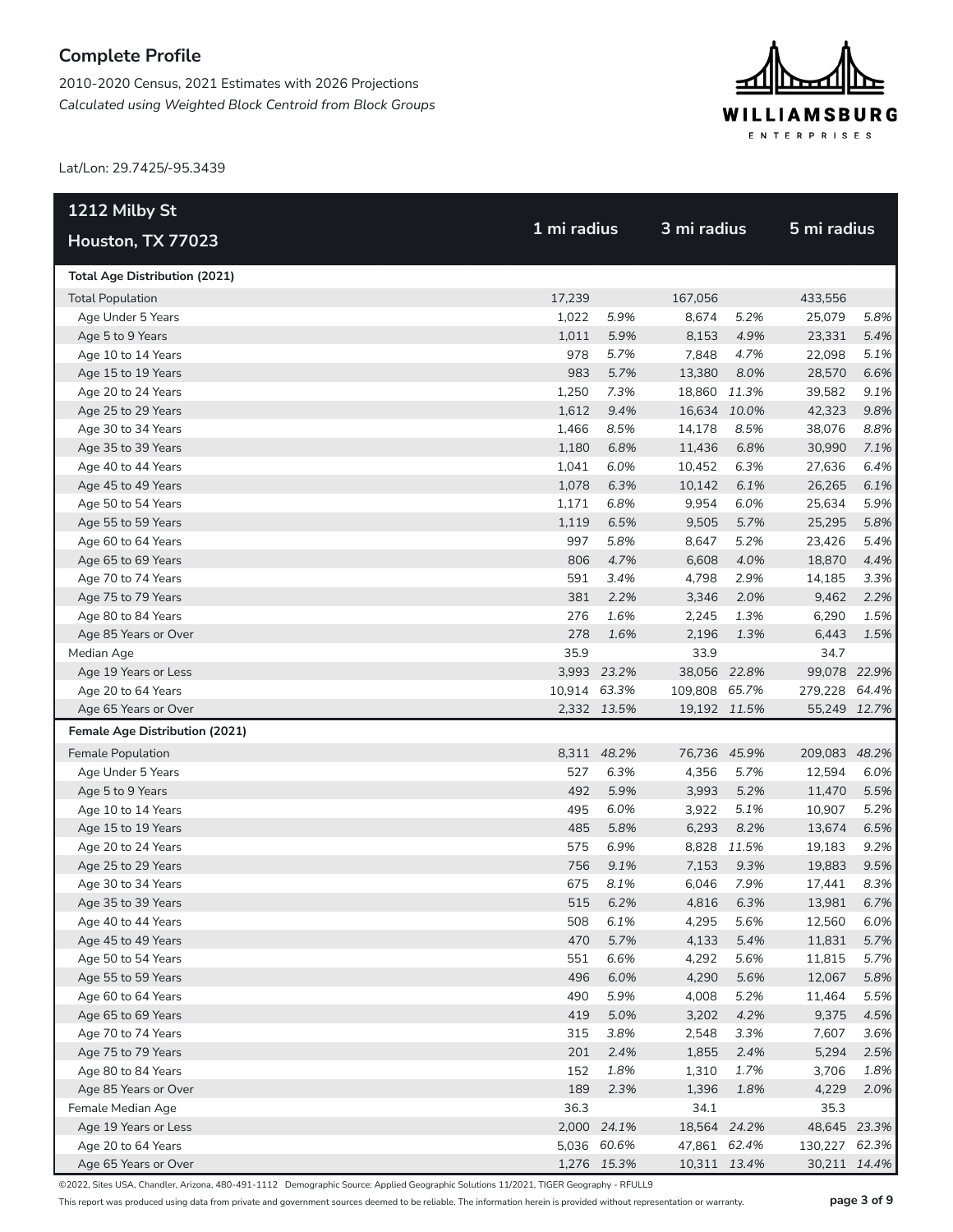2010-2020 Census, 2021 Estimates with 2026 Projections *Calculated using Weighted Block Centroid from Block Groups*



Lat/Lon: 29.7425/-95.3439

| 1212 Milby St                | 1 mi radius |             | 3 mi radius  |             |               |           |
|------------------------------|-------------|-------------|--------------|-------------|---------------|-----------|
| Houston, TX 77023            |             |             |              |             | 5 mi radius   |           |
| Male Age Distribution (2021) |             |             |              |             |               |           |
| Male Population              |             | 8,928 51.8% | 90,320 54.1% |             | 224,473 51.8% |           |
| Age Under 5 Years            | 495         | 5.5%        | 4,318        | 4.8%        | 12,485        | 5.6%      |
| Age 5 to 9 Years             | 519         | 5.8%        | 4,160        | 4.6%        | 11,861        | 5.3%      |
| Age 10 to 14 Years           | 482         | 5.4%        | 3,926        | 4.3%        | 11,191        | 5.0%      |
| Age 15 to 19 Years           | 498         | 5.6%        | 7,088        | 7.8%        | 14,897        | 6.6%      |
| Age 20 to 24 Years           | 676         | 7.6%        | 10,032 11.1% |             | 20,398        | 9.1%      |
| Age 25 to 29 Years           | 856         | 9.6%        |              | 9,481 10.5% | 22,440 10.0%  |           |
| Age 30 to 34 Years           | 791         | 8.9%        | 8,132        | 9.0%        | 20,634        | 9.2%      |
| Age 35 to 39 Years           | 665         | 7.4%        | 6,620        | 7.3%        | 17,009        | 7.6%      |
| Age 40 to 44 Years           | 533         | 6.0%        | 6,157        | 6.8%        | 15,076        | 6.7%      |
| Age 45 to 49 Years           | 608         | 6.8%        | 6,009        | 6.7%        | 14,434        | 6.4%      |
| Age 50 to 54 Years           | 620         | 6.9%        | 5,661        | 6.3%        | 13,820        | 6.2%      |
| Age 55 to 59 Years           | 623         | 7.0%        | 5,215        | 5.8%        | 13,228        | 5.9%      |
| Age 60 to 64 Years           | 507         | 5.7%        | 4,640        | 5.1%        | 11,963        | 5.3%      |
| Age 65 to 69 Years           | 387         | 4.3%        | 3,406        | 3.8%        | 9,495         | 4.2%      |
| Age 70 to 74 Years           | 276         | 3.1%        | 2,250        | 2.5%        | 6,578         | 2.9%      |
| Age 75 to 79 Years           | 180         | 2.0%        | 1,491        | 1.7%        | 4,168         | 1.9%      |
| Age 80 to 84 Years           | 124         | 1.4%        | 935          | 1.0%        | 2,584         | 1.2%      |
| Age 85 Years or Over         | 90          | 1.0%        | 800          | 0.9%        | 2,213         | 1.0%      |
| Male Median Age              | 35.5        |             | 33.8         |             | 34.3          |           |
| Age 19 Years or Less         |             | 1,993 22.3% | 19,492 21.6% |             | 50,434 22.5%  |           |
| Age 20 to 64 Years           |             | 5,878 65.8% | 61,947 68.6% |             | 149,002 66.4% |           |
| Age 65 Years or Over         |             | 1,057 11.8% | 8,881        | 9.8%        | 25,038 11.2%  |           |
| Males per 100 Females (2021) |             |             |              |             |               |           |
| <b>Overall Comparison</b>    | 107         |             | 118          |             | 107           |           |
| Age Under 5 Years            |             | 94 48.4%    |              | 99 49.8%    |               | 99 49.8%  |
| Age 5 to 9 Years             |             | 105 51.3%   | 104          | 51.0%       |               | 103 50.8% |
| Age 10 to 14 Years           |             | 97 49.3%    | 100          | 50.0%       |               | 103 50.6% |
| Age 15 to 19 Years           |             | 103 50.6%   |              | 113 53.0%   |               | 109 52.1% |
| Age 20 to 24 Years           |             | 118 54.0%   |              | 114 53.2%   |               | 106 51.5% |
| Age 25 to 29 Years           |             | 113 53.1%   |              | 133 57.0%   |               | 113 53.0% |
| Age 30 to 34 Years           |             | 117 54.0%   |              | 135 57.4%   |               | 118 54.2% |
| Age 35 to 39 Years           |             | 129 56.4%   |              | 137 57.9%   |               | 122 54.9% |
| Age 40 to 44 Years           |             | 105 51.2%   |              | 143 58.9%   |               | 120 54.6% |
| Age 45 to 49 Years           |             | 129 56.4%   |              | 145 59.2%   |               | 122 55.0% |
| Age 50 to 54 Years           |             | 112 52.9%   |              | 132 56.9%   |               | 117 53.9% |
| Age 55 to 59 Years           |             | 126 55.7%   |              | 122 54.9%   |               | 110 52.3% |
| Age 60 to 64 Years           |             | 103 50.8%   |              | 116 53.7%   |               | 104 51.1% |
| Age 65 to 69 Years           |             | 92 48.0%    |              | 106 51.5%   |               | 101 50.3% |
| Age 70 to 74 Years           |             | 87 46.7%    |              | 88 46.9%    |               | 86 46.4%  |
| Age 75 to 79 Years           |             | 90 47.3%    |              | 80 44.6%    |               | 79 44.1%  |
| Age 80 to 84 Years           |             | 82 44.9%    |              | 71 41.6%    |               | 70 41.1%  |
| Age 85 Years or Over         |             | 47 32.2%    |              | 57 36.4%    |               | 52 34.4%  |
| Age 19 Years or Less         |             | 100 49.9%   |              | 105 51.2%   |               | 104 50.9% |
| Age 20 to 39 Years           |             | 119 54.3%   |              | 128 56.1%   |               | 114 53.3% |
| Age 40 to 64 Years           |             | 115 53.5%   |              | 132 56.8%   |               | 115 53.4% |
| Age 65 Years or Over         |             | 83 45.3%    |              | 86 46.3%    |               | 83 45.3%  |

©2022, Sites USA, Chandler, Arizona, 480-491-1112 Demographic Source: Applied Geographic Solutions 11/2021, TIGER Geography - RFULL9

This report was produced using data from private and government sources deemed to be reliable. The information herein is provided without representation or warranty. **page 4 of 9**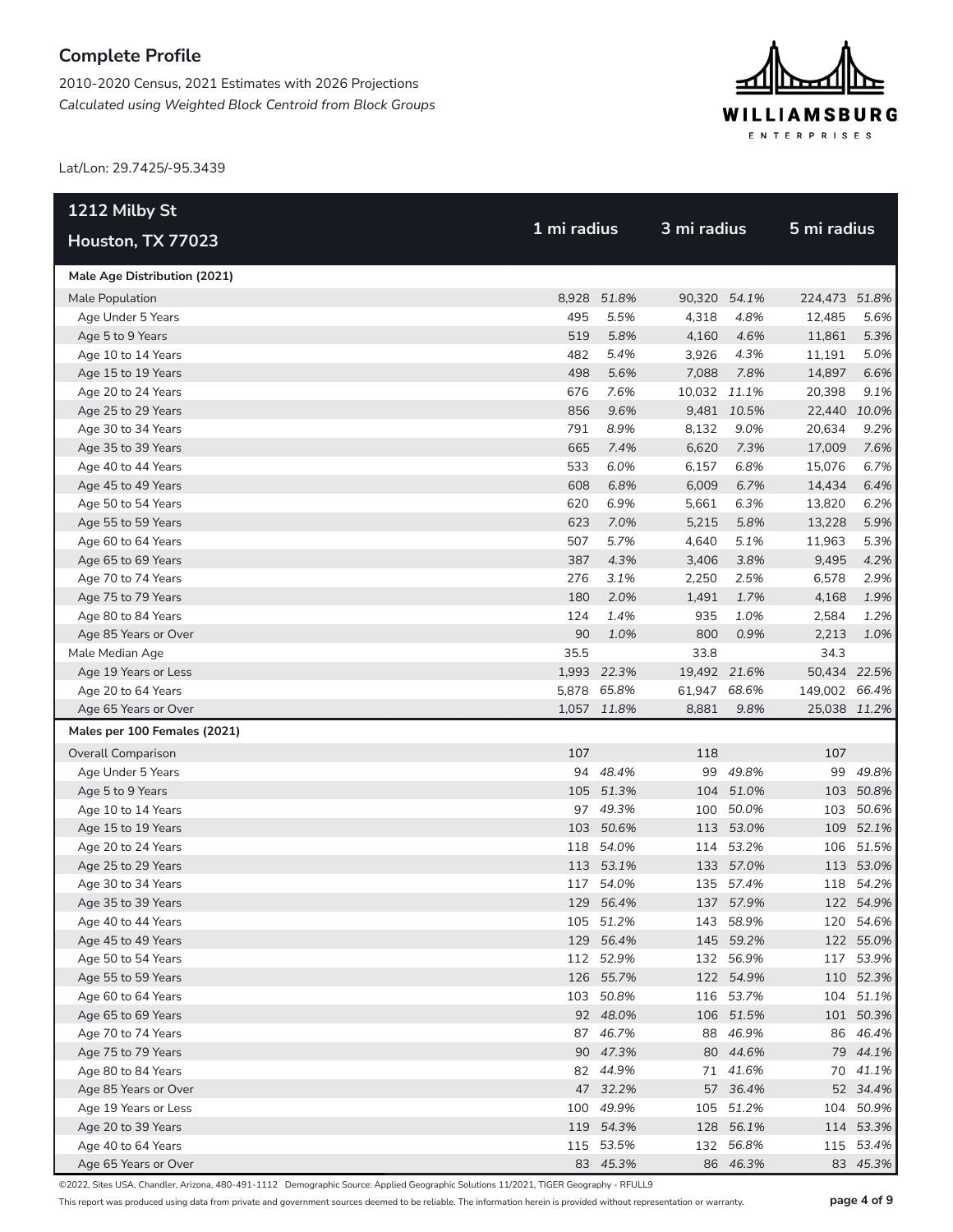2010-2020 Census, 2021 Estimates with 2026 Projections *Calculated using Weighted Block Centroid from Block Groups*



Lat/Lon: 29.7425/-95.3439

| 1212 Milby St                                | 1 mi radius  |             | 3 mi radius  |             | 5 mi radius   |      |
|----------------------------------------------|--------------|-------------|--------------|-------------|---------------|------|
| Houston, TX 77023                            |              |             |              |             |               |      |
| Household Type (2021)                        |              |             |              |             |               |      |
| <b>Total Households</b>                      | 7,128        |             | 65,767       |             | 177,325       |      |
| Households with Children                     |              | 1,635 22.9% | 14,056 21.4% |             | 41,974 23.7%  |      |
| Average Household Size                       | 2.4          |             | 2.2          |             | 2.3           |      |
| Household Density per Square Mile            | 2,270        |             | 2,328        |             | 2,258         |      |
| <b>Population Family</b>                     | 12,859 74.6% |             | 100,309      | 60.0%       | 294,124 67.8% |      |
| Population Non-Family                        |              | 4,191 24.3% | 43,817 26.2% |             | 111,429 25.7% |      |
| <b>Population Group Quarters</b>             | 189          | 1.1%        | 22,930 13.7% |             | 28,003        | 6.5% |
| <b>Family Households</b>                     |              | 3,746 52.6% | 29,646 45.1% |             | 86,658 48.9%  |      |
| Married Couple Households                    |              | 2,038 54.4% | 16,221 54.7% |             | 51,414 59.3%  |      |
| Other Family Households with Children        |              | 1,708 45.6% | 13,425 45.3% |             | 35,244 40.7%  |      |
| Family Households with Children              |              | 1,624 43.3% | 13,953 47.1% |             | 41,665 48.1%  |      |
| Married Couple with Children                 |              | 812 50.0%   |              | 7,031 50.4% | 23,014 55.2%  |      |
| Other Family Households with Children        |              | 811 50.0%   |              | 6,922 49.6% | 18,651 44.8%  |      |
| Family Households No Children                |              | 2,122 56.7% | 15,693 52.9% |             | 44,993 51.9%  |      |
| Married Couple No Children                   |              | 1,226 57.8% |              | 9,190 58.6% | 28,400 63.1%  |      |
| Other Family Households No Children          |              | 896 42.2%   |              | 6,503 41.4% | 16,593 36.9%  |      |
| Non-Family Households                        |              | 3,382 47.4% | 36,121 54.9% |             | 90,667 51.1%  |      |
| Non-Family Households with Children          | 12           | 0.3%        | 103          | 0.3%        | 309           | 0.3% |
| Non-Family Households No Children            | 3,370        | 99.7%       | 36,018 99.7% |             | 90,358 99.7%  |      |
| Average Family Household Size                | 3.4          |             | 3.4          |             | 3.4           |      |
| Average Family Income                        | \$78,714     |             | \$98,861     |             | \$126,445     |      |
| Median Family Income                         | \$77,558     |             | \$76,426     |             | \$92,247      |      |
| Average Non-Family Household Size            | 1.2          |             | 1.2          |             | 1.2           |      |
| Marital Status (2021)                        |              |             |              |             |               |      |
| Population Age 15 Years or Over              | 14,229       |             | 142,381      |             | 363,048       |      |
| Never Married                                |              | 6,252 43.9% | 76,805 53.9% |             | 171,461 47.2% |      |
| <b>Currently Married</b>                     |              | 4,395 30.9% | 34,873 24.5% |             | 116,012 32.0% |      |
| <b>Previously Married</b>                    |              | 3,582 25.2% | 30,703 21.6% |             | 75,575 20.8%  |      |
| Separated                                    |              | 944 26.4%   | 10,652 34.7% |             | 24,133 31.9%  |      |
| Widowed                                      |              | 926 25.8%   |              | 5,481 17.9% | 15,518 20.5%  |      |
| Divorced                                     |              | 1,713 47.8% | 14,570 47.5% |             | 35,925 47.5%  |      |
| <b>Educational Attainment (2021)</b>         |              |             |              |             |               |      |
| Adult Population Age 25 Years or Over        | 11,996       |             | 110,141      |             | 294,896       |      |
| Elementary (Grade Level 0 to 8)              |              | 1,427 11.9% | 12,470 11.3% |             | 33,404 11.3%  |      |
| Some High School (Grade Level 9 to 11)       | 1,075        | 9.0%        | 9,021        | 8.2%        | 23,380        | 7.9% |
| High School Graduate                         |              | 2,492 20.8% | 23,489 21.3% |             | 59,953 20.3%  |      |
| Some College                                 |              | 1,828 15.2% | 17,020 15.5% |             | 42,511 14.4%  |      |
| Associate Degree Only                        | 880          | 7.3%        | 5,713        | 5.2%        | 14,638        | 5.0% |
| <b>Bachelor Degree Only</b>                  | 2,465        | 20.5%       | 24,111 21.9% |             | 66,547 22.6%  |      |
| <b>Graduate Degree</b>                       |              | 1,828 15.2% | 18,315 16.6% |             | 54,464 18.5%  |      |
| Any College (Some College or Higher)         |              | 7,001 58.4% | 65,160 59.2% |             | 178,160 60.4% |      |
| College Degree + (Bachelor Degree or Higher) |              | 4,293 35.8% | 42,426 38.5% |             | 121,010 41.0% |      |

©2022, Sites USA, Chandler, Arizona, 480-491-1112 Demographic Source: Applied Geographic Solutions 11/2021, TIGER Geography - RFULL9

This report was produced using data from private and government sources deemed to be reliable. The information herein is provided without representation or warranty. **page 5 of 9**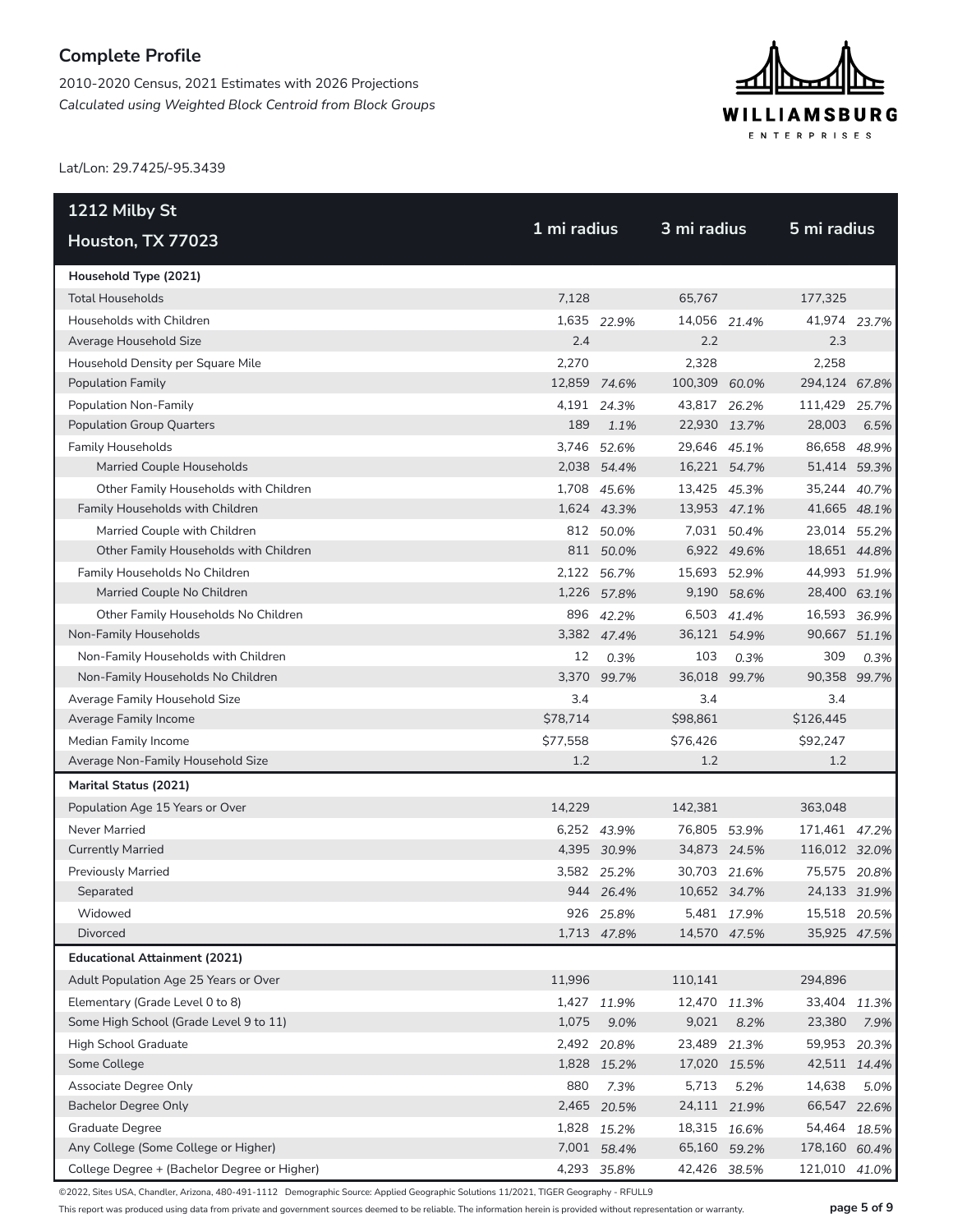2010-2020 Census, 2021 Estimates with 2026 Projections *Calculated using Weighted Block Centroid from Block Groups*



Lat/Lon: 29.7425/-95.3439

| 1212 Milby St                                  |             |             | 3 mi radius  |             |               |      |
|------------------------------------------------|-------------|-------------|--------------|-------------|---------------|------|
| Houston, TX 77023                              | 1 mi radius |             |              |             | 5 mi radius   |      |
| Housing                                        |             |             |              |             |               |      |
| Total Housing Units (2021)                     | 8,626       |             | 78,170       |             | 202,249       |      |
| Total Housing Units (2020)                     | 8,316       |             | 77,123       |             | 199,844       |      |
| Historical Annual Growth (2020-2021)           | 310         |             | 1,047        |             | 2,405         |      |
| Housing Units Occupied (2021)                  |             | 7,128 82.6% | 65,767 84.1% |             | 177,325 87.7% |      |
| Housing Units Owner-Occupied                   |             | 2,895 40.6% | 21,669 32.9% |             | 67,457 38.0%  |      |
| Housing Units Renter-Occupied                  |             | 4,233 59.4% | 44,098 67.1% |             | 109,868 62.0% |      |
| Housing Units Vacant (2021)                    |             | 1,498 17.4% | 12,403 15.9% |             | 24,924 12.3%  |      |
| Household Size (2021)                          |             |             |              |             |               |      |
| <b>Total Households</b>                        | 7,128       |             | 65,767       |             | 177,325       |      |
| 1 Person Households                            |             | 2,781 39.0% | 30,192 45.9% |             | 74,373 41.9%  |      |
| 2 Person Households                            |             | 1,955 27.4% | 16,589 25.2% |             | 47,984 27.1%  |      |
| 3 Person Households                            |             | 883 12.4%   |              | 7,347 11.2% | 21,047 11.9%  |      |
| 4 Person Households                            | 640         | 9.0%        | 5,206        | 7.9%        | 15,193        | 8.6% |
| 5 Person Households                            | 433         | 6.1%        | 3,183        | 4.8%        | 9,084         | 5.1% |
| 6 Person Households                            | 222         | 3.1%        | 1,700        | 2.6%        | 4,917         | 2.8% |
| 7 or More Person Households                    | 214         | 3.0%        | 1,549        | 2.4%        | 4,727         | 2.7% |
| Household Income Distribution (2021)           |             |             |              |             |               |      |
| HH Income \$200,000 or More                    | 552         | 7.7%        | 6,373        | 9.7%        | 21,597 12.2%  |      |
| HH Income \$150,000 to \$199,999               | 480         | 6.7%        | 3,861        | 5.9%        | 10,357        | 5.8% |
| HH Income \$125,000 to \$149,999               | 405         | 5.7%        | 3,392        | 5.2%        | 9,227         | 5.2% |
| HH Income \$100,000 to \$124,999               | 659         | 9.2%        | 4,965        | 7.5%        | 13,278        | 7.5% |
| HH Income \$75,000 to \$99,999                 |             | 881 12.4%   |              | 7,058 10.7% | 19,356 10.9%  |      |
| HH Income \$50,000 to \$74,999                 |             | 1,096 15.4% | 10,529 16.0% |             | 30,081 17.0%  |      |
| HH Income \$35,000 to \$49,999                 |             | 859 12.0%   |              | 7,141 10.9% | 19,180 10.8%  |      |
| HH Income \$25,000 to \$34,999                 | 632         | 8.9%        | 5,683        | 8.6%        | 14,786        | 8.3% |
| HH Income \$15,000 to \$24,999                 | 526         | 7.4%        | 6,174        | 9.4%        | 14,841        | 8.4% |
| HH Income \$10,000 to \$14,999                 | 340         | 4.8%        | 3,524        | 5.4%        | 7,802         | 4.4% |
| HH Income Under \$10,000                       | 699         | 9.8%        |              | 7,067 10.7% | 16,821        | 9.5% |
| Household Vehicles (2021)                      |             |             |              |             |               |      |
| Households 0 Vehicles Available                |             | 882 12.4%   |              | 9,142 13.9% | 19,212 10.8%  |      |
| Households 1 Vehicle Available                 |             | 2,883 40.4% | 29,192 44.4% |             | 77,459 43.7%  |      |
| Households 2 Vehicles Available                |             | 2,553 35.8% | 20,923 31.8% |             | 59,951 33.8%  |      |
| Households 3 or More Vehicles Available        |             | 810 11.4%   | 6,510        | 9.9%        | 20,703 11.7%  |      |
| Total Vehicles Available                       | 10.587      |             | 93.070       |             | 267,075       |      |
| Average Vehicles per Household                 | 1.5         |             | 1.4          |             | 1.5           |      |
| Owner-Occupied Household Vehicles              |             | 5,308 50.1% | 39,572 42.5% |             | 126,496 47.4% |      |
| Average Vehicles per Owner-Occupied Household  | 1.8         |             | 1.8          |             | 1.9           |      |
| Renter-Occupied Household Vehicles             |             | 5,279 49.9% | 53,498       | 57.5%       | 140,579 52.6% |      |
| Average Vehicles per Renter-Occupied Household | 1.2         |             | 1.2          |             | 1.3           |      |
| Travel Time (2021)                             |             |             |              |             |               |      |
| Worker Base Age 16 years or Over               | 9,099       |             | 77,158       |             | 207,452       |      |
| Travel to Work in 14 Minutes or Less           |             | 2,448 26.9% | 17,300 22.4% |             | 45,040 21.7%  |      |
| Travel to Work in 15 to 29 Minutes             |             | 2,933 32.2% | 29,177 37.8% |             | 78,724 37.9%  |      |
| Travel to Work in 30 to 59 Minutes             |             | 2,705 29.7% | 22,169 28.7% |             | 61,468 29.6%  |      |
| Travel to Work in 60 Minutes or More           | 480         | 5.3%        | 4,161        | 5.4%        | 10,980        | 5.3% |
| Work at Home                                   | 532         | 5.9%        | 4,351        | 5.6%        | 11,239        | 5.4% |
| Average Minutes Travel to Work                 | 21.6        |             | 22.5         |             | 22.9          |      |

©2022, Sites USA, Chandler, Arizona, 480-491-1112 Demographic Source: Applied Geographic Solutions 11/2021, TIGER Geography - RFULL9

This report was produced using data from private and government sources deemed to be reliable. The information herein is provided without representation or warranty. **page 6 of 9**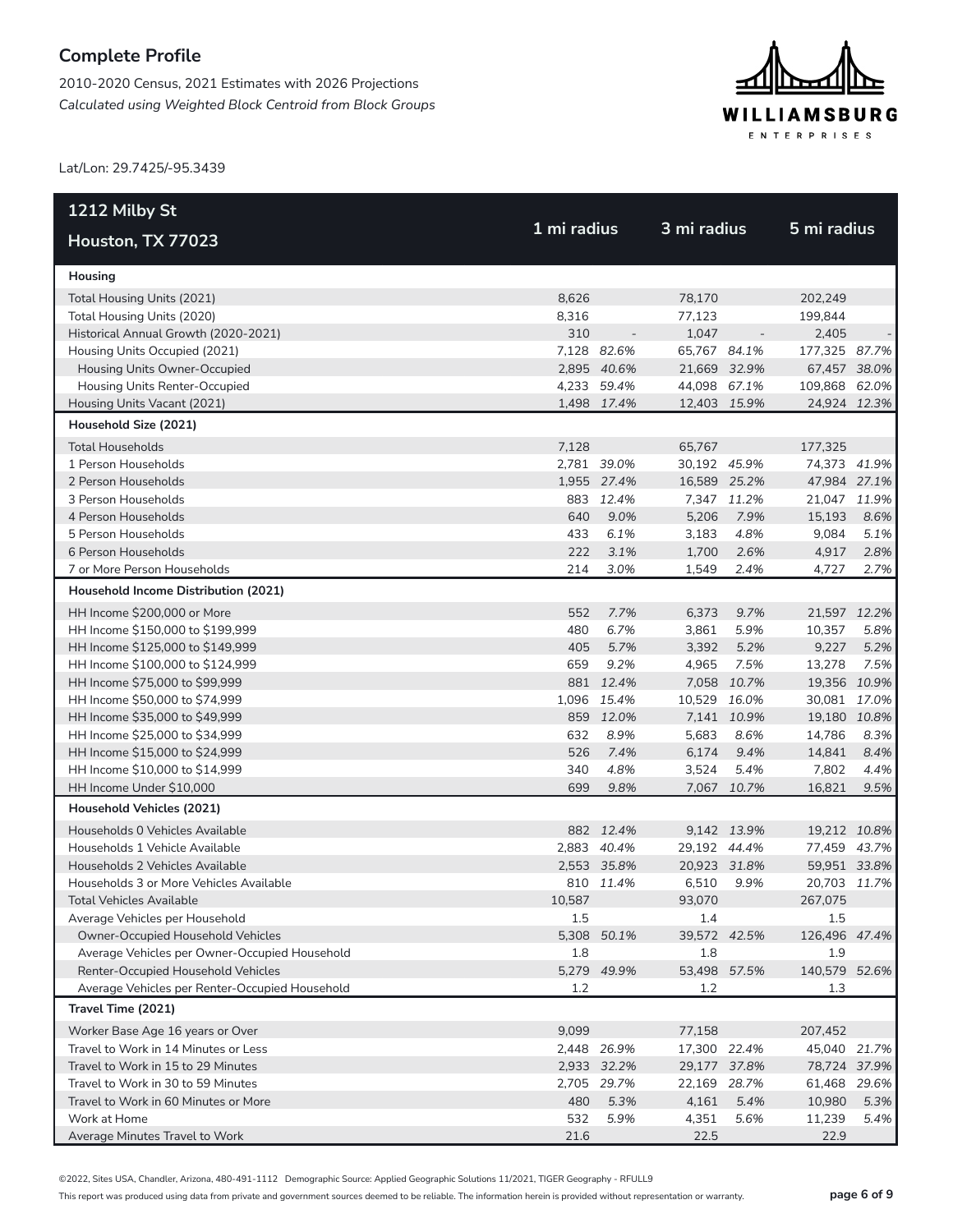2010-2020 Census, 2021 Estimates with 2026 Projections *Calculated using Weighted Block Centroid from Block Groups*



Lat/Lon: 29.7425/-95.3439

| 1212 Milby St                                  | 1 mi radius  |             | 3 mi radius  |              | 5 mi radius   |       |  |  |
|------------------------------------------------|--------------|-------------|--------------|--------------|---------------|-------|--|--|
| Houston, TX 77023                              |              |             |              |              |               |       |  |  |
| Transportation To Work (2021)                  |              |             |              |              |               |       |  |  |
| Worker Base Age 16 years or Over               | 9.099        |             | 77,158       |              | 207,452       |       |  |  |
| Drive to Work Alone                            |              | 6,699 73.6% | 55,928 72.5% |              | 157,184 75.8% |       |  |  |
| Drive to Work in Carpool                       | 755          | 8.3%        | 6,196        | 8.0%         | 17,174        | 8.3%  |  |  |
| Travel to Work by Public Transportation        | 693          | 7.6%        | 4,972        | 6.4%         | 10,400        | 5.0%  |  |  |
| Drive to Work on Motorcycle                    | 9            |             | 122          | 0.2%         | 239           | 0.1%  |  |  |
| Bicycle to Work                                | 59           | 0.7%        | 783          | 1.0%         | 1,837         | 0.9%  |  |  |
| Walk to Work                                   | 265          | 2.9%        | 3,995        | 5.2%         | 7,304         | 3.5%  |  |  |
| <b>Other Means</b>                             | 86           | 0.9%        | 810          | 1.1%         | 2,075         | 1.0%  |  |  |
| Work at Home                                   | 532          | 5.9%        | 4,351        | 5.6%         | 11,239        | 5.4%  |  |  |
| Daytime Demographics (2021)                    |              |             |              |              |               |       |  |  |
| <b>Total Businesses</b>                        | 855          |             | 13,487       |              | 29,258        |       |  |  |
| <b>Total Employees</b>                         | 8,251        |             | 218.716      |              | 378,696       |       |  |  |
| Company Headquarter Businesses                 | 43           | 5.1%        | 703          | 5.2%         | 1,417         | 4.8%  |  |  |
| Company Headquarter Employees                  |              | 1,592 19.3% | 61,346 28.0% |              | 86,149        | 22.7% |  |  |
| <b>Employee Population per Business</b>        |              | 9.6 to 1    | 16.2 to 1    |              | 12.9 to 1     |       |  |  |
| <b>Residential Population per Business</b>     | 20.2 to 1    |             | 12.4 to $1$  |              | 14.8 to 1     |       |  |  |
| Adj. Daytime Demographics Age 16 Years or Over | 13,193       |             | 282,539      |              | 530,044       |       |  |  |
| <b>Labor Force</b>                             |              |             |              |              |               |       |  |  |
| Labor Population Age 16 Years or Over (2021)   | 14,042       |             | 141,003      |              | 358,917       |       |  |  |
| Labor Force Total Males (2021)                 |              | 7,336 52.2% | 77,203 54.8% |              | 186,816 52.1% |       |  |  |
| Male Civilian Employed                         |              | 5,087 69.3% |              | 44,170 57.2% | 116,575 62.4% |       |  |  |
| Male Civilian Unemployed                       | 471          | 6.4%        | 4,595        | 6.0%         | 11,377        | 6.1%  |  |  |
| Males in Armed Forces                          | $\mathbf{1}$ |             | 22           | $\sim$       | 111           |       |  |  |
| Males Not in Labor Force                       |              | 1,777 24.2% | 28,416       | 36.8%        | 58,754        | 31.5% |  |  |
| Labor Force Total Females (2021)               |              | 6,706 47.8% |              | 63,800 45.2% | 172,101 47.9% |       |  |  |
| Female Civilian Employed                       |              | 4,012 59.8% | 32,988 51.7% |              | 90,877 52.8%  |       |  |  |
| Female Civilian Unemployed                     | 368          | 5.5%        | 3.514        | 5.5%         | 8,097         | 4.7%  |  |  |
| Females in Armed Forces                        |              |             |              |              | 6             |       |  |  |
| Females Not in Labor Force                     |              | 2,326 34.7% |              | 27,299 42.8% | 73,121 42.5%  |       |  |  |
| Unemployment Rate                              | 839          | 6.0%        | 8,109        | 5.8%         | 19,473        | 5.4%  |  |  |
| Occupation (2021)                              |              |             |              |              |               |       |  |  |
| Occupation Population Age 16 Years or Over     | 9,099        |             | 77,158       |              | 207,452       |       |  |  |
| <b>Occupation Total Males</b>                  |              | 5,087 55.9% | 44,170 57.2% |              | 116,575 56.2% |       |  |  |
| <b>Occupation Total Females</b>                |              | 4,012 44.1% |              | 32,988 42.8% | 90,877 43.8%  |       |  |  |
| Management, Business, Financial Operations     |              | 1,708 18.8% | 14,249 18.5% |              | 38,560 18.6%  |       |  |  |
| Professional, Related                          |              | 2,150 23.6% |              | 21,206 27.5% | 58,496 28.2%  |       |  |  |
| Service                                        |              | 1,673 18.4% | 12,111 15.7% |              | 31,591 15.2%  |       |  |  |
| Sales, Office                                  |              | 1,632 17.9% |              | 13,833 17.9% | 34,421 16.6%  |       |  |  |
| Farming, Fishing, Forestry                     | 2            |             | 25           |              | 283           | 0.1%  |  |  |
| Construction, Extraction, Maintenance          | 854          | 9.4%        | 7,077        | 9.2%         | 20,592        | 9.9%  |  |  |
| Production, Transport, Material Moving         |              | 1,080 11.9% |              | 8,656 11.2%  | 23,510 11.3%  |       |  |  |
| <b>White Collar Workers</b>                    |              | 5,490 60.3% |              | 49,288 63.9% | 131,476 63.4% |       |  |  |
| <b>Blue Collar Workers</b>                     |              | 3,609 39.7% | 27,870 36.1% |              | 75,976 36.6%  |       |  |  |

©2022, Sites USA, Chandler, Arizona, 480-491-1112 Demographic Source: Applied Geographic Solutions 11/2021, TIGER Geography - RFULL9

This report was produced using data from private and government sources deemed to be reliable. The information herein is provided without representation or warranty. **page 7 of 9**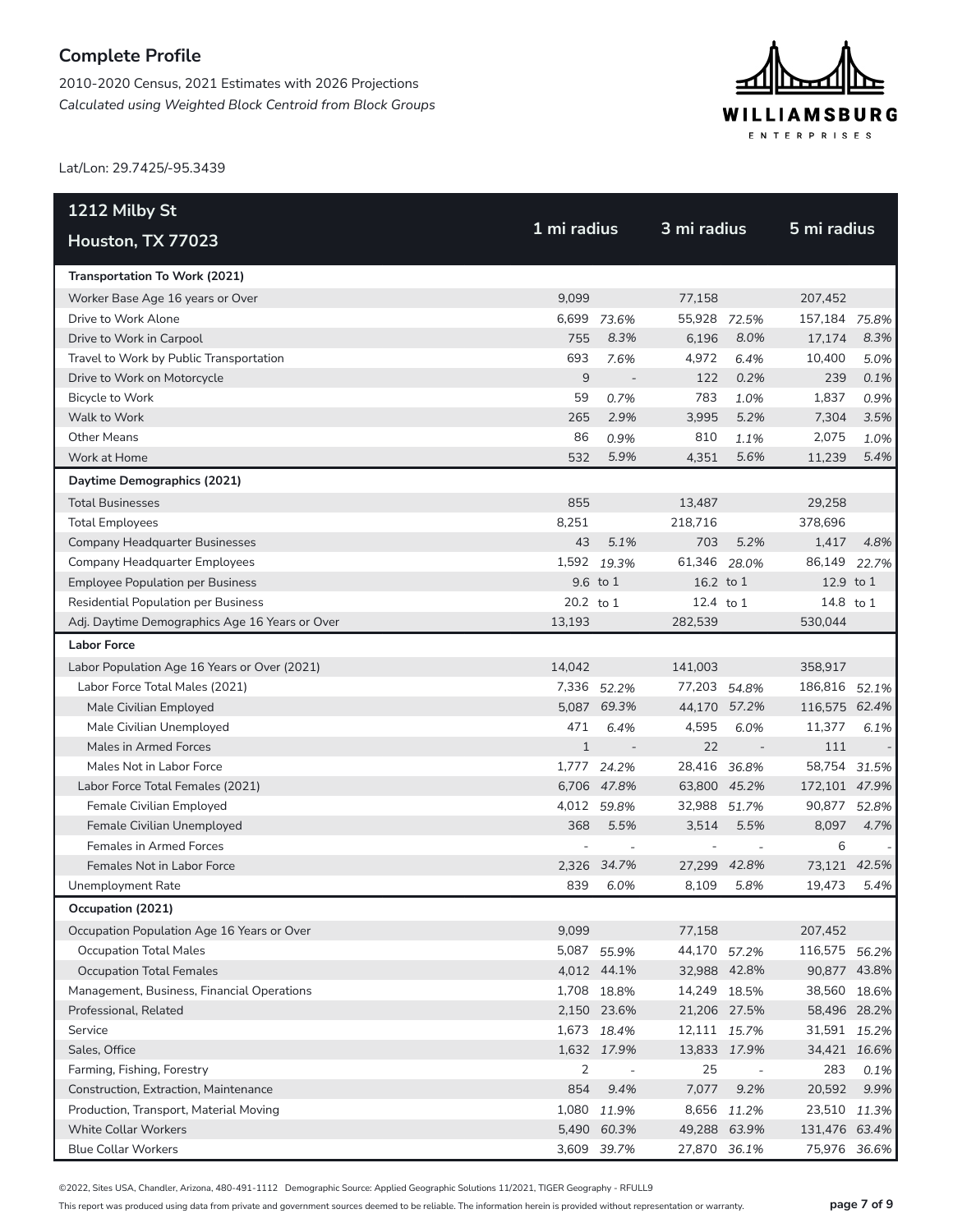2010-2020 Census, 2021 Estimates with 2026 Projections *Calculated using Weighted Block Centroid from Block Groups*



Lat/Lon: 29.7425/-95.3439

| 1212 Milby St                        |                |                          |              |                          |              |             |
|--------------------------------------|----------------|--------------------------|--------------|--------------------------|--------------|-------------|
| Houston, TX 77023                    | 1 mi radius    |                          | 3 mi radius  |                          | 5 mi radius  |             |
| Units In Structure (2021)            |                |                          |              |                          |              |             |
| <b>Total Units</b>                   | 5,405          |                          | 51,552       |                          | 148,072      |             |
| 1 Detached Unit                      |                | 3,783 70.0%              | 26.773 51.9% |                          | 81,218 54.9% |             |
| 1 Attached Unit                      |                | 633 11.7%                | 3,504        | 6.8%                     | 9,620        | 6.5%        |
| 2 Units                              | 279            | 5.2%                     | 2,812        | 5.5%                     | 5,665        | 3.8%        |
| 3 to 4 Units                         |                | 591 10.9%                | 3,506        | 6.8%                     | 7,770        | 5.2%        |
| 5 to 9 Units                         | 294            | 5.4%                     | 3,626        | 7.0%                     | 8,675        | 5.9%        |
| 10 to 19 Units                       | 217            | 4.0%                     | 4,269        | 8.3%                     | 13,204       | 8.9%        |
| 20 to 49 Units                       | 244            | 4.5%                     | 3,556        | 6.9%                     | 9,991        | 6.7%        |
| 50 or More Units                     |                | 1,003 18.6%              | 17,113       | 33.2%                    | 39,138 26.4% |             |
| Mobile Home or Trailer               | 82             | 1.5%                     | 602          | 1.2%                     | 1,918        | 1.3%        |
| <b>Other Structure</b>               | $\overline{2}$ | $\overline{\phantom{a}}$ | 6            | $\overline{\phantom{a}}$ | 125          |             |
| Homes Built By Year (2021)           |                |                          |              |                          |              |             |
| Homes Built 2014 or later            |                | 919 10.6%                |              | 8,062 10.3%              | 19,845       | 9.8%        |
| Homes Built 2010 to 2013             | 417            | 4.8%                     | 3,325        | 4.3%                     | 8,978        | 4.4%        |
| Homes Built 2000 to 2009             |                | 1,373 15.9%              | 10,663       | 13.6%                    | 26,192 13.0% |             |
| Homes Built 1990 to 1999             | 446            | 5.2%                     | 5,024        | 6.4%                     | 15,965       | 7.9%        |
| Homes Built 1980 to 1989             | 416            | 4.8%                     | 4,317        | 5.5%                     | 15,554       | 7.7%        |
| Homes Built 1970 to 1979             | 491            | 5.7%                     | 5,477        | 7.0%                     | 14,850       | 7.3%        |
| Homes Built 1960 to 1969             | 569            | 6.6%                     | 6,187        | 7.9%                     | 16,253       | 8.0%        |
| Homes Built 1950 to 1959             | 393            | 4.6%                     | 6,181        | 7.9%                     | 19,970       | 9.9%        |
| Homes Built 1940 to 1949             | 506            | 5.9%                     | 6,121        | 7.8%                     | 16,349       | 8.1%        |
| Homes Built Before 1939              |                | 1,598 18.5%              | 10,410       | 13.3%                    | 23,369 11.6% |             |
| Median Age of Homes                  | 40.9 yrs       |                          | 40.6 yrs     |                          | 40.2 yrs     |             |
| Home Values (2021)                   |                |                          |              |                          |              |             |
| <b>Owner Specified Housing Units</b> | 2,895          |                          | 21,669       |                          | 67,457       |             |
| Home Values \$1,000,000 or More      | 32             | 1.1%                     | 343          | 1.6%                     | 4,117        | 6.1%        |
| Home Values \$750,000 to \$999,999   | 48             | 1.7%                     | 523          | 2.4%                     | 2,739        | 4.1%        |
| Home Values \$500,000 to \$749,999   | 153            | 5.3%                     | 1,537        | 7.1%                     |              | 7,183 10.6% |
| Home Values \$400,000 to \$499,999   | 223            | 7.7%                     | 1,944        | 9.0%                     | 5,756        | 8.5%        |
| Home Values \$300,000 to \$399,999   |                | 821 28.4%                |              | 3,867 17.8%              |              | 8,670 12.9% |
| Home Values \$250,000 to \$299,999   |                | 414 14.3%                |              | 2,533 11.7%              | 5,270        | 7.8%        |
| Home Values \$200,000 to \$249,999   | 197            | 6.8%                     |              | 2,298 10.6%              | 6,145        | 9.1%        |
| Home Values \$175,000 to \$199,999   | 132            | 4.6%                     | 1,274        | 5.9%                     | 3,268        | 4.8%        |
| Home Values \$150,000 to \$174,999   |                | 349 12.1%                | 1,900        | 8.8%                     | 4,800        | 7.1%        |
| Home Values \$125,000 to \$149,999   | 147            | 5.1%                     | 821          | 3.8%                     | 2,795        | 4.1%        |
| Home Values \$100,000 to \$124,999   | 145            | 5.0%                     | 1,468        | 6.8%                     | 4,142        | 6.1%        |
| Home Values \$90,000 to \$99,999     | 30             | 1.0%                     | 415          | 1.9%                     | 1,509        | 2.2%        |
| Home Values \$80,000 to \$89,999     | 76             | 2.6%                     | 724          | 3.3%                     | 2,533        | 3.8%        |
| Home Values \$70,000 to \$79,999     | 13             | 0.5%                     | 490          | 2.3%                     | 1,782        | 2.6%        |
| Home Values \$60,000 to \$69,999     | 24             | 0.8%                     | 325          | 1.5%                     | 1,567        | 2.3%        |
| Home Values \$50,000 to \$59,999     | 13             | 0.5%                     | 430          | 2.0%                     | 1,805        | 2.7%        |
| Home Values \$35,000 to \$49,999     | 21             | 0.7%                     | 283          | 1.3%                     | 1,675        | 2.5%        |
| Home Values \$25,000 to \$34,999     | 29             | 1.0%                     | 192          | 0.9%                     | 779          | 1.2%        |
| Home Values \$10,000 to \$24,999     | 23             | 0.8%                     | 222          | 1.0%                     | 645          | 1.0%        |
| Home Values Under \$10,000           | $\overline{4}$ | 0.1%                     | 82           | 0.4%                     | 278          | 0.4%        |
| Owner-Occupied Median Home Value     | \$267,932      |                          | \$258,369    |                          | \$323,764    |             |
| Renter-Occupied Median Rent          | \$1,003        |                          | \$1,027      |                          | \$1,055      |             |

©2022, Sites USA, Chandler, Arizona, 480-491-1112 Demographic Source: Applied Geographic Solutions 11/2021, TIGER Geography - RFULL9

This report was produced using data from private and government sources deemed to be reliable. The information herein is provided without representation or warranty. **page 8 of 9**